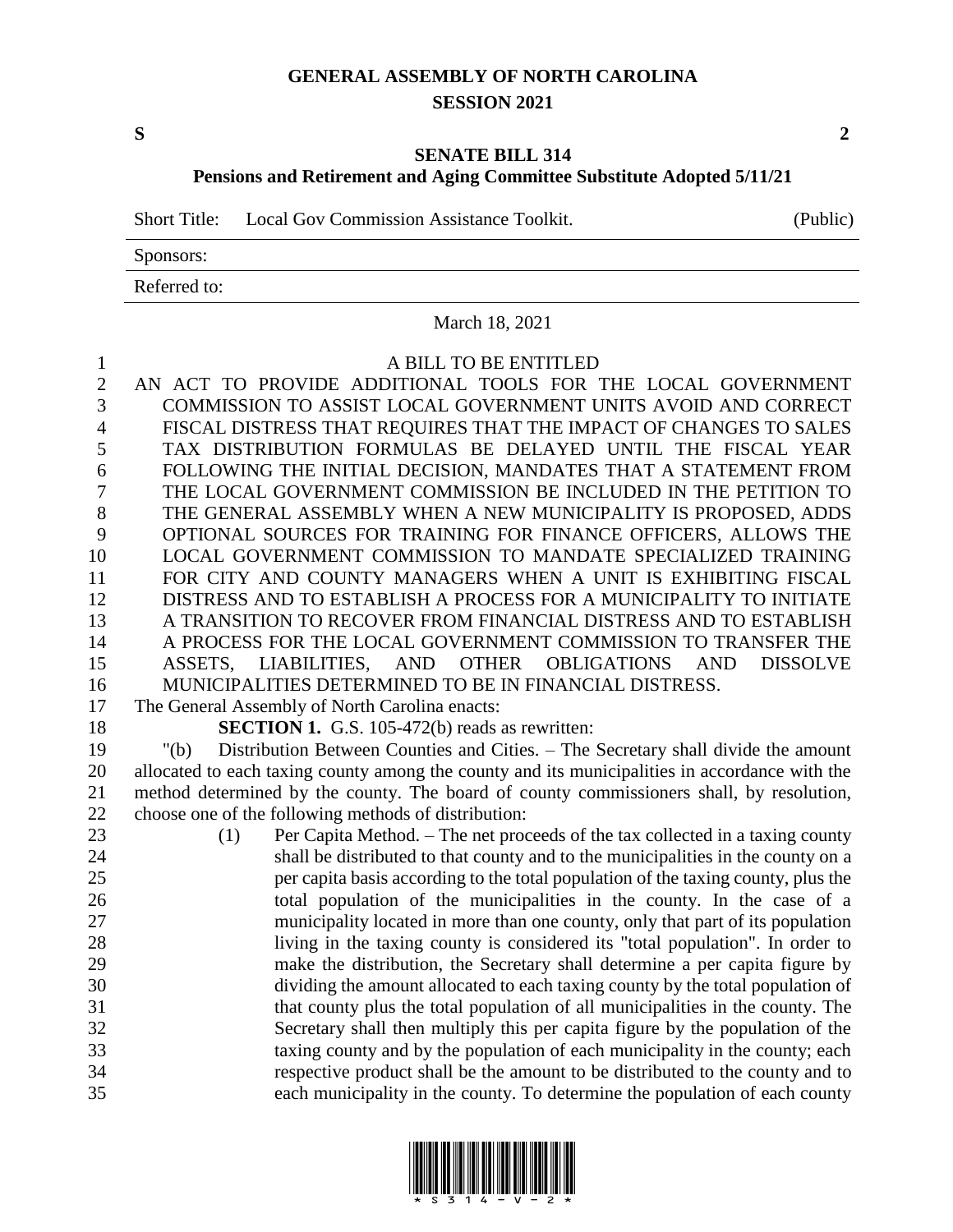|                |     | <b>General Assembly Of North Carolina</b>                                                     | <b>Session 2021</b> |
|----------------|-----|-----------------------------------------------------------------------------------------------|---------------------|
| $\mathbf{1}$   |     | and each municipality, the Secretary shall use the most recent annual estimate                |                     |
| $\sqrt{2}$     |     | of population certified by the State Budget Officer.                                          |                     |
| 3              | (2) | Ad Valorem Method. – The net proceeds of the tax collected in a taxing county                 |                     |
| $\overline{4}$ |     | shall be distributed to that county and the municipalities in the county in                   |                     |
| 5              |     | proportion to the total amount of ad valorem taxes levied by each on property                 |                     |
| 6              |     | having a tax situs in the taxing county during the fiscal year next preceding                 |                     |
| $\tau$         |     | the distribution. For purposes of this section, the amount of the ad valorem                  |                     |
| 8              |     | taxes levied by a county or municipality includes ad valorem taxes levied by                  |                     |
| 9              |     | the county or municipality in behalf of a taxing district and collected by the                |                     |
| 10             |     | county or municipality. In addition, the amount of taxes levied by a county                   |                     |
| 11             |     | includes ad valorem taxes levied by a merged school administrative unit                       |                     |
| 12             |     | described in G.S. 115C-513 in the part of the unit located in the county. In                  |                     |
| 13             |     | computing the amount of tax proceeds to be distributed to each county and                     |                     |
| 14             |     | municipality, the amount of any ad valorem taxes levied but not substantially                 |                     |
| 15             |     | collected shall be ignored. Each county and municipality receiving a                          |                     |
| 16             |     | distribution of the proceeds of the tax levied under this Article shall in turn               |                     |
| 17             |     | immediately share the proceeds with each district in behalf of which the                      |                     |
| 18             |     | county or municipality levied ad valorem taxes in the proportion that the                     |                     |
| 19             |     | district levy bears to the total levy of the county or municipality. Any county               |                     |
| 20             |     | or municipality that fails to provide the Department of Revenue with                          |                     |
| 21             |     | information concerning ad valorem taxes levied by it adequate to permit a                     |                     |
| 22             |     | timely determination of its appropriate share of tax proceeds collected under                 |                     |
| 23             |     | this Article may be excluded by the Secretary from each monthly distribution                  |                     |
| 24             |     | with respect to which the information was not provided in a timely manner,                    |                     |
| 25             |     | and those tax proceeds shall then be distributed only to the remaining counties               |                     |
| 26             |     | or municipalities, as appropriate. For the purpose of computing the                           |                     |
| 27             |     | distribution of the tax under this subsection to any county and the                           |                     |
| 28             |     | municipalities located in the county for any month with respect to which the                  |                     |
| 29             |     | property valuation of a public service company is the subject of an appeal and                |                     |
| 30             |     | the Department of Revenue is restrained by law from certifying the valuation                  |                     |
| 31             |     | to the county and the municipalities in the county, the Department shall use                  |                     |
| 32             |     | the last property valuation of the public service company that has been                       |                     |
| 33             |     | certified.                                                                                    |                     |
| 34             |     | The board of county commissioners in each taxing county shall, by resolution adopted during   |                     |
| 25             |     | the month of April of each year, determine which of the two foregoing methods of distribution |                     |

 the month of April of each year, determine which of the two foregoing methods of distribution 36 shall be in effect in the county during the next-fiscal year following the succeeding fiscal year. In order for the resolution to be effective, a certified copy of it must be delivered to the Secretary in Raleigh within 15 calendar days after its adoption. If the board fails to adopt a resolution choosing a method of distribution not then in effect in the county, or if a certified copy of the resolution is not timely delivered to the Secretary, the method of distribution then in effect in the county shall continue in effect for the following fiscal year. The method of distribution in effect on the first of July of each fiscal year shall apply to every distribution made during that fiscal year."

## **SECTION 2.** G.S. 120-163(c) reads as rewritten:

 "(c) The petition must include a proposed name for the city, a map of the city, a list of proposed services to be provided by the proposed municipality, the names of three persons to serve as interim governing board, a proposed charter, a statement of the estimated population, assessed valuation, degree of development, population density, and recommendations as to the form of government and manner of election. The petition must contain a statement that the proposed municipality will have a budget ordinance with an ad valorem tax levy of at least five 51 cents (5 $\varphi$ ) on the one hundred dollar (\$100.00) valuation upon all taxable property within its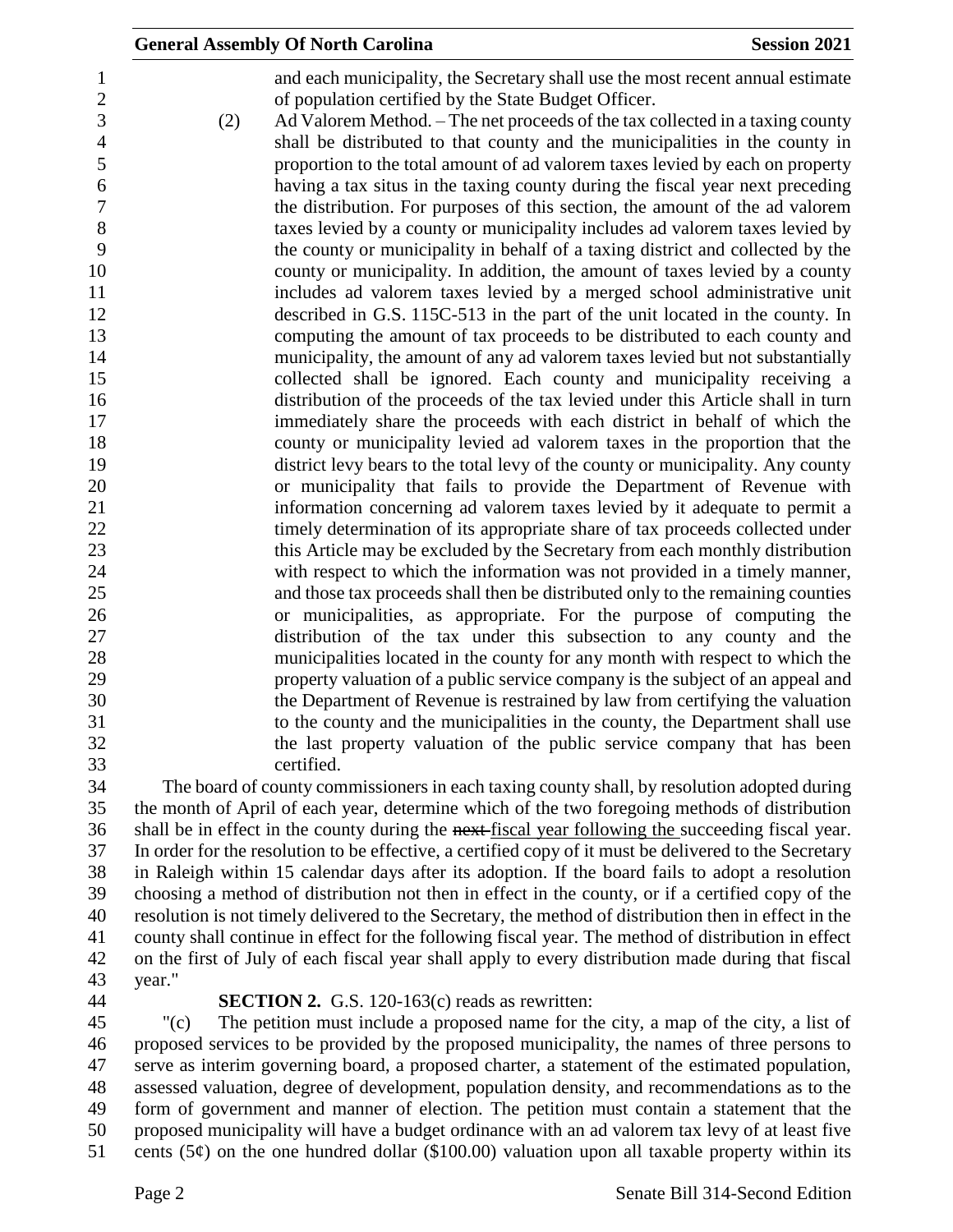### **General Assembly Of North Carolina Session 2021**

 corporate limits. The petition must contain a statement that the proposed municipality will offer four of the following services no later than the first day of the third fiscal year following the effective date of the incorporation: (i) police protection; (ii) fire protection; (iii) solid waste collection or disposal; (iv) water distribution; (v) street maintenance; (vi) street construction or right-of-way acquisition; (vii) street lighting; and (viii) zoning. In order to qualify for providing police protection, the proposed municipality must propose either to provide police service or to have services provided by contract with a county or another municipality that proposes that the other government be compensated for providing supplemental protection. The petition must contain a statement from the Local Government Commission regarding the proposed municipality's prospects for financial viability and effective fiscal management. The proposed municipality may not contain any noncontiguous areas." **SECTION 3.** G.S. 153A-82 reads as rewritten: "**§ 153A-82. Powers and duties of manager.** The manager is the chief administrator of county government. He is responsible to the board of commissioners for the administration of all departments of county government under the board's general control and has the following powers and duties: … (9) If (i) the Local Government Commission is exercising its authority under Article 10 of Chapter 159 of the General Statutes with respect to the county, (ii) the county has received a unit letter from the Commission due to a deficiency in complying with this Chapter, (iii) the county has an internal control material weakness or significant deficiency in the most recently completed financial audit, or (iv) the county is included on the most recently published Unit Assistance List issued by the Department of State Treasurer, then the manager shall receive a minimum of six clock hours of education when an event listed in (i) through (iv) occurs or within six months of it occurring. The education shall incorporate fiscal management and the requirements of Chapter 159 of the General Statutes. The education may be provided by the Local Government Commission, the School of Government at the University of North Carolina, the North Carolina Community College System, the North Carolina League of Municipalities, the North Carolina Association of County Commissioners, or other qualified sources at the choice of the governing board and upon the prior approval of the Commission. The clerk to the governing board shall maintain a record verifying receipt of the education by the manager and shall provide this information, upon request, to the Secretary of the Local Government Commission." **SECTION 4.** G.S. 159-25(d) reads as rewritten: "(d) The Local Government Commission has the authority to require any finance officer or any other employee who performs the duties of a finance officer to participate in training related to the powers, duties, and responsibilities of the finance officer under any of the following circumstances: (i) the Commission is exercising its authority under Article 10 of this Chapter with respect to the employing local government or public authority, (ii) the employing local government or public authority has received a unit letter from the Commission due to a deficiency in complying with this Chapter, (iii) the employing local government or public authority has an internal control material weakness or significant deficiency in the most recently completed financial audit, or (iv) the finance officer fails to annually meet or attest to the minimum qualifications of the position, as established by the Local Government Commission. The Commission may collaborate with training may be provided by the Commission, the School of Government at the University of North Carolina, the North Carolina Community College System,

 and other educational institutions in the State to develop and deliver the training required by this subsection the North Carolina League of Municipalities, the North Carolina Association of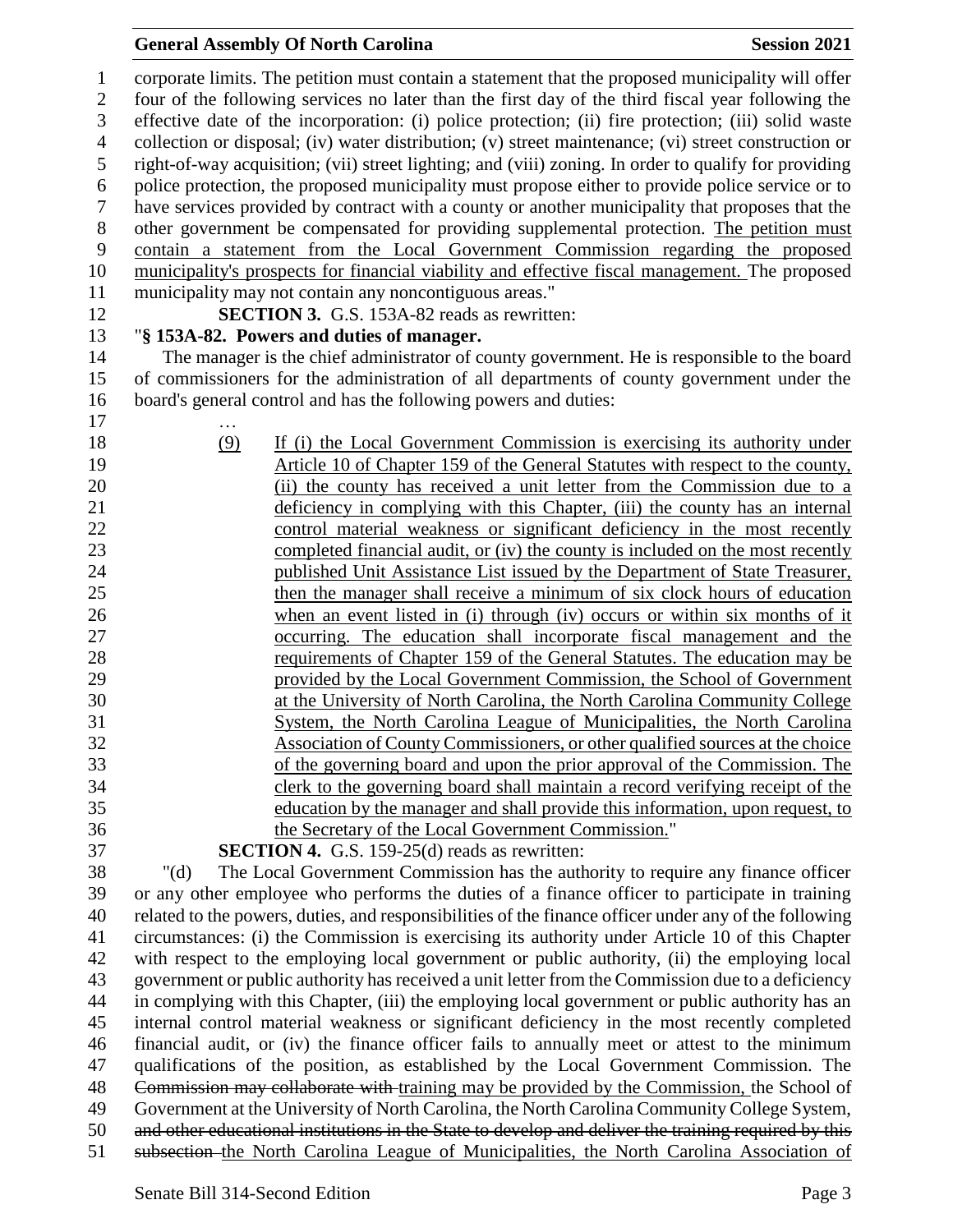# **General Assembly Of North Carolina Session 2021**

| $\mathbf{1}$     | County Commissioners, or other qualified sources at the choice of the governing board and upon                                                                                                     |  |  |
|------------------|----------------------------------------------------------------------------------------------------------------------------------------------------------------------------------------------------|--|--|
| $\mathbf{2}$     | the prior approval of the Commission. When the Commission requires a finance officer or other                                                                                                      |  |  |
| 3                | employee to participate in training as authorized in this subsection, the Commission shall notify                                                                                                  |  |  |
| $\overline{4}$   | the finance officer or other employee and the employing local government or public authority of                                                                                                    |  |  |
| 5                | the required training. Upon completion of the required training by the finance officer or other                                                                                                    |  |  |
| 6                | employee, the employing local government or public authority shall submit, in writing, to the                                                                                                      |  |  |
| $\boldsymbol{7}$ | Commission proof that the training requirements have been satisfied."                                                                                                                              |  |  |
| $8\,$            | <b>SECTION 5.</b> G.S. 160A-148 reads as rewritten:                                                                                                                                                |  |  |
| 9                | "§ 160A-148. Powers and duties of manager.                                                                                                                                                         |  |  |
| 10               | The manager shall be the chief administrator of the city. He shall be responsible to the council                                                                                                   |  |  |
| 11               | for administering all municipal affairs placed in his charge by them, and shall have the following                                                                                                 |  |  |
| 12               | powers and duties:                                                                                                                                                                                 |  |  |
| 13               |                                                                                                                                                                                                    |  |  |
| 14               | (9)<br>If (i) the Local Government Commission is exercising its authority under                                                                                                                    |  |  |
| 15               | Article 10 of Chapter 159 of the General Statutes with respect to the city, (ii)                                                                                                                   |  |  |
| 16               | the city has received a unit letter from the Commission due to a deficiency in                                                                                                                     |  |  |
| 17               | complying with this Chapter, (iii) the city has an internal control material                                                                                                                       |  |  |
| 18               | weakness or significant deficiency in the most recently completed financial                                                                                                                        |  |  |
| 19               | audit, or (iv) the city is included on the most recently published Unit                                                                                                                            |  |  |
| 20               | Assistance List issued by the Department of State Treasurer, then the manager                                                                                                                      |  |  |
| 21               | shall receive a minimum of six clock hours of education when an event listed                                                                                                                       |  |  |
| 22               | in (i) through (iv) occurs or within six months of it occurring. The education                                                                                                                     |  |  |
| 23               | shall incorporate fiscal management and the requirements of Chapter 159 of                                                                                                                         |  |  |
| 24               | the General Statutes. The education may be provided by the Local                                                                                                                                   |  |  |
| 25               | Government Commission, the School of Government at the University of                                                                                                                               |  |  |
| 26               | North Carolina, the North Carolina Community College System, the North                                                                                                                             |  |  |
| 27               | Carolina League of Municipalities, the North Carolina Association of County                                                                                                                        |  |  |
| 28               | Commissioners, or other qualified sources at the choice of the governing                                                                                                                           |  |  |
| 29               | board and upon the prior approval of the Commission. The clerk to the                                                                                                                              |  |  |
| 30               | governing board shall maintain a record verifying receipt of the education by                                                                                                                      |  |  |
| 31               | the manager and shall provide this information, upon request, to the Secretary                                                                                                                     |  |  |
| 32               | of the Local Government Commission."                                                                                                                                                               |  |  |
| 33               | <b>SECTION 6.(a)</b> Chapter 160A of the General Statutes is amended by adding a new                                                                                                               |  |  |
| 34               | Article to read:                                                                                                                                                                                   |  |  |
| 35               | "Article 31.                                                                                                                                                                                       |  |  |
| 36               | "Transitions for Unsustainable Cities.                                                                                                                                                             |  |  |
| 37               | "Part 1. General Provisions.                                                                                                                                                                       |  |  |
| 38               | "§ 160A-800. Purpose of Article; definition.                                                                                                                                                       |  |  |
| 39               | The purpose of this Article is to provide a process for a city in financial distress to<br>(a)                                                                                                     |  |  |
| 40               | transition out of that distress either on its own initiative or with assistance from or under the                                                                                                  |  |  |
| 41               | direction of the Local Government Commission.                                                                                                                                                      |  |  |
| 42               | For purposes of this Article, the following terms shall apply:<br>(b)                                                                                                                              |  |  |
| 43               | $City. - As defined in G.S. 160A-1.$<br>(1)                                                                                                                                                        |  |  |
| 44               | Commission. – The Local Government Commission.<br>(2)                                                                                                                                              |  |  |
| 45               | Council. $-$ As defined in G.S. 160A-1.<br>(3)                                                                                                                                                     |  |  |
| 46               | "§§ 160A-801 through 160A-804. Reserved for future codification purposes.                                                                                                                          |  |  |
| 47               | "Part 2. Transition Initiation by Local Government Commission.                                                                                                                                     |  |  |
| 48               | "§ 160A-805. Initiation of process.                                                                                                                                                                |  |  |
| 49<br>50         | The process established by this Article to rehabilitate a city's financial affairs may be<br>(a)<br>initiated by the Commission. The Commission shall establish criteria for evaluating a city for |  |  |
| 51               | financial rehabilitation under this Article.                                                                                                                                                       |  |  |
|                  |                                                                                                                                                                                                    |  |  |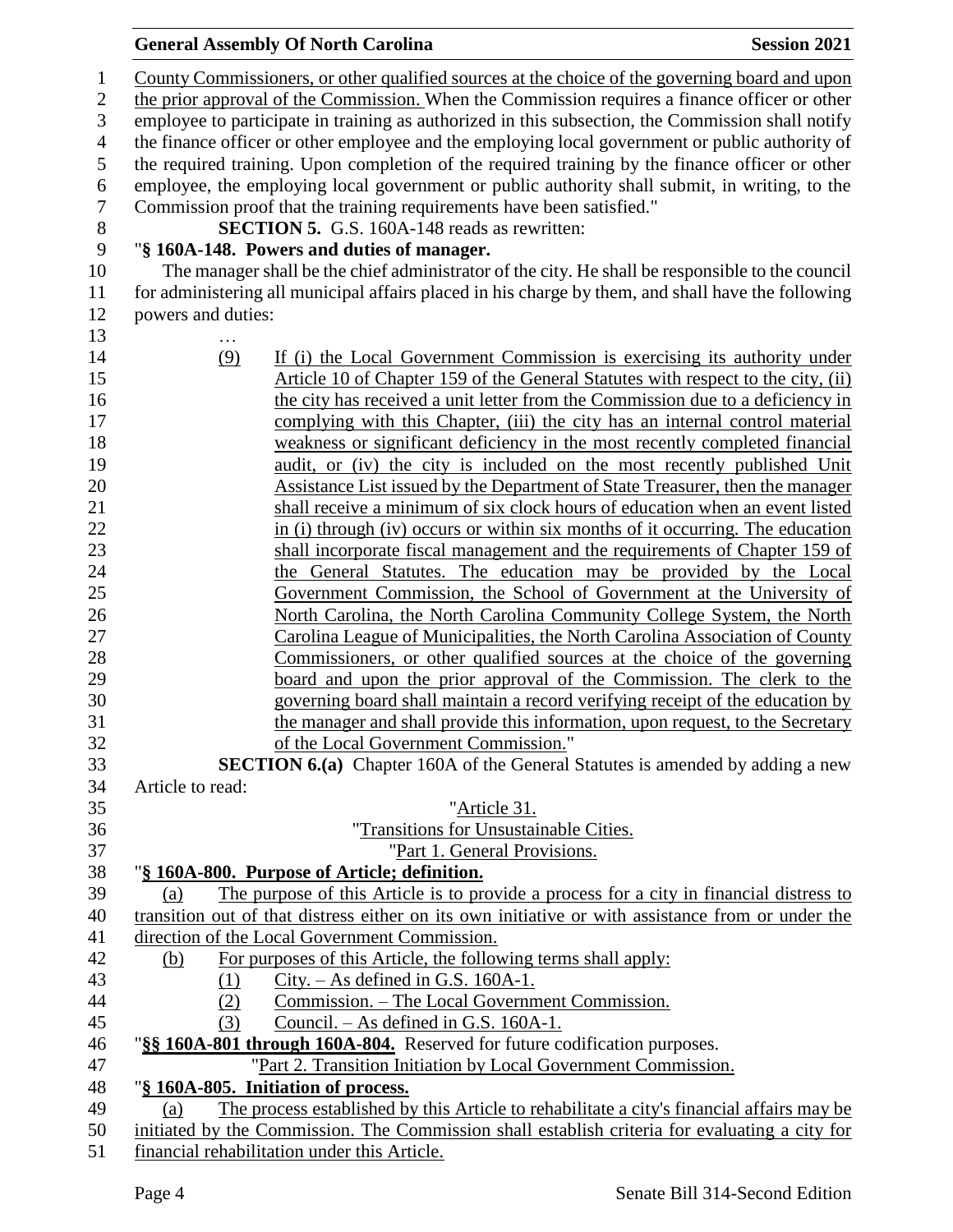|     |                  | <b>General Assembly Of North Carolina</b>                                                              | <b>Session 2021</b> |
|-----|------------------|--------------------------------------------------------------------------------------------------------|---------------------|
| (b) |                  | The Commission shall apply those criteria to each city with respect to which the                       |                     |
|     |                  | Commission has exercised its authority under G.S. 159-181(c) and each city with respect to             |                     |
|     |                  | which the Commission has received a referral from any of the following persons:                        |                     |
|     | (1)              | The State Auditor.                                                                                     |                     |
|     | (2)              | The Department of Environmental Quality.                                                               |                     |
|     | (3)              | The city's auditor for the current or most recent annual audit.                                        |                     |
| (c) |                  | After application and review of the criteria established under this section, the                       |                     |
|     |                  | Commission shall make a determination whether or not the city shall be subject to this Part and        |                     |
|     |                  | shall so notify the mayor, council, and city finance officer within 10 days of such determination.     |                     |
|     |                  | "§ 160A-806. Reserved for future codification purposes.                                                |                     |
|     |                  | "§ 160A-807. Assessment of services and financial affairs.                                             |                     |
| (a) |                  | Upon initiation under G.S. 160A-805, the city shall cooperate with the Commission                      |                     |
|     |                  | to assess the city's financial affairs. The assessment shall include a review of all of the following: |                     |
|     | (1)              | The revenues of the city.                                                                              |                     |
|     | (2)              | The future revenue forecast of the city.                                                               |                     |
|     | (3)              | The real property owned by the city, including the amounts of any outstanding                          |                     |
|     |                  | debt associated with that real property.                                                               |                     |
|     | $\left(4\right)$ | The contractual obligations of the city.                                                               |                     |
|     | (5)              | Any internal control matters highlighted in prior audits and the city's ongoing                        |                     |
|     |                  | responses to those matters.                                                                            |                     |
|     | (6)              | The outstanding debts of the city.                                                                     |                     |
|     | (7)              | Any public enterprise accounts.                                                                        |                     |
|     | (8)              | The general fund balance.                                                                              |                     |
|     | (9)              | Any other information requested by the Commission.                                                     |                     |
| (b) |                  | Upon initiation under G.S. 160A-805, the city shall prepare a report for its citizens                  |                     |
|     |                  | and the Commission on the status of any of the following services provided by that city which          |                     |
|     |                  | shall include the costs of those services over the five most recent fiscal years, any revenues from    |                     |
|     |                  | those services over the five most recent fiscal years, the time period that service has been           |                     |
|     |                  | provided, and any other information required by the Commission:                                        |                     |
|     | (1)              | Any public enterprise, whether owned, operated, or contracted by the city.                             |                     |
|     | (2)              | Fire protection.                                                                                       |                     |
|     | (3)              | Law enforcement.                                                                                       |                     |
|     | (4)              | Building inspection.                                                                                   |                     |
|     | (5)              | Streets, lighting, and sidewalks.                                                                      |                     |
|     | (6)              | Land use regulation.                                                                                   |                     |
|     | (7)              | Buildings, facilities, and property owned or leased by the city.                                       |                     |
|     | (8)              | Parks and recreation.                                                                                  |                     |
|     | (9)              | Public libraries.                                                                                      |                     |
|     | (10)             | Animal control.                                                                                        |                     |
|     | (11)             | Any other amenities provided by the city.                                                              |                     |
| (c) |                  | The report required by subsection (b) of this section shall be remitted to the                         |                     |
|     |                  | Commission no more than 90 days after initiation under G.S. 160A-805, shall be presented to the        |                     |
|     |                  | council at a regular meeting of the council no more than 60 days after remittance to the               |                     |
|     |                  | Commission, and shall be made available to the public. A copy of the report shall be delivered         |                     |
|     |                  | to the board or boards of county commissioners in which the city lies prior to the regular meeting     |                     |
|     |                  | of the council during which the report is presented.                                                   |                     |
| (d) |                  | If the Commission determines that preparing the report under subsection (b) of this                    |                     |
|     |                  | section presents a substantial hardship on a city, the Commission may prepare the report on behalf     |                     |
|     |                  | of the city. Reports prepared by the Commission shall be completed within 90 days of the               |                     |
|     |                  | hardship determination and presented to the council at a regular meeting of the council no more        |                     |
|     |                  | than 60 days after the report is completed. The report shall be made available to the public. A        |                     |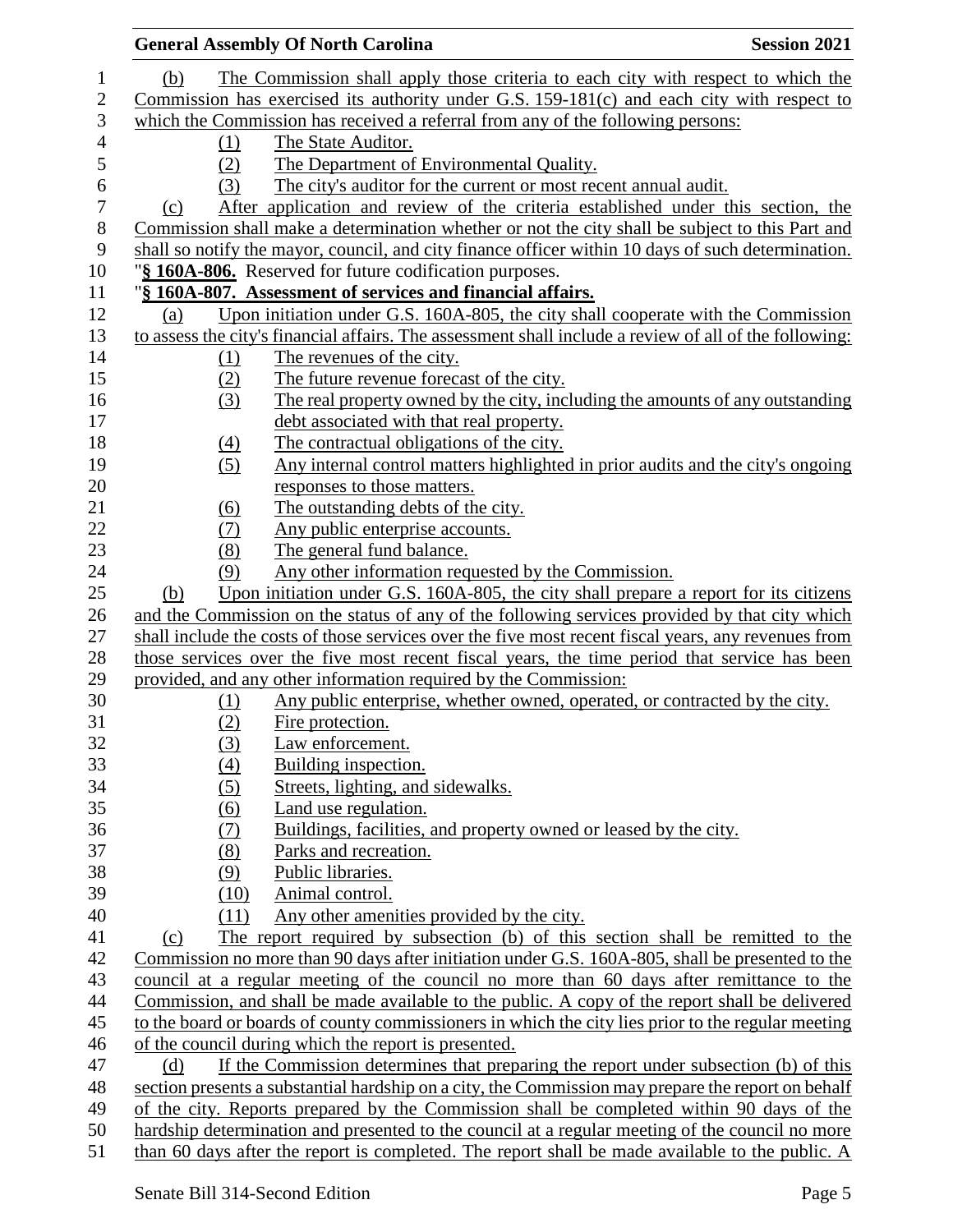## **General Assembly Of North Carolina Session 2021**  copy of the report shall be delivered to the board or boards of county commissioners in which the city lies prior to the regular meeting of the council during which the report is presented. "**§§ 160A-808 through 160A-809.** Reserved for future codification purposes. "**§ 160A-810. Local Government Commission control.** (a) If the Commission determines a city should be subject to this Part but the Commission has not exercised its authority under G.S. 159-181(c) after completion of the financial assessment and receipt or completion of the report required by G.S. 160A-807, the Commission may impound the books and records of the city and assume full control of all its financial affairs. If the Commission exercises its authority under this section, the Commission is vested with all of the powers of the council as to the levy of taxes, expenditure of money, adoption of budgets, and all other financial powers conferred upon the council by law. (b) When the Commission exercises its authority under G.S. 159-181(c) or subsection (a) of this section with respect to a city determined subject to this Part, the council shall continue to be vested with all other powers of the city, such as land use regulation, not assumed by the Commission. The council shall have no authority to implement any new service or other amenity unless specifically approved by the Commission. (c) Regardless of whether the Commission exercises its authority under G.S. 159-181(c) or subsection (a) of this section, a city determined subject to this Part shall cooperate with the Commission to identify options to address deficiencies in the city's financial affairs, to identify potential partners to assist the city in the continuation of the provision of services to its citizens, and to educate the council and the citizens on merger with other local government partners. A city that fails to cooperate under this section is subject to those enforcement actions under Article 23 11 of Chapter 159 of the General Statutes. 24 (d) Subsection (a) of this section shall not apply to contractual obligations undertaken by the city in a debt instrument issued pursuant to Chapter 159G of the General Statutes unless such debt instrument is secured by a pledge of the faith and credit of the city. "**§§ 160A-811 through 160A-813.** Reserved for future codification purposes. "**§ 160A-814. Reassessment of financial status.** (a) After the first fiscal year of cooperation with the Commission, and every year thereafter, the council shall reassess its financial affairs with the assistance of the Commission. Upon completion of this reassessment, the Commission shall make a recommendation to the city as to whether or not the city's financial affairs are sufficiently stable to permit the city to continue operations. (b) If the Commission finds that the city's financial affairs for three consecutive fiscal years are sufficiently stable to continue operations, the Commission shall relinquish any authorities exercised under G.S. 159-181 or G.S. 160A-810 with respect to that city. (c) If at any time the Commission finds that the city's financial affairs are not sufficiently stable to continue operations, the Commission may exercise, or continue to exercise, its authority under this Part and begin to identify local government partners for merger or dissolution of the city. "**§§ 160A-815 through 160A-817.** Reserved for future codification purposes. "**§ 160A-818. Distribution of services, assets, liabilities, and other obligations.** (a) Upon a determination under G.S. 160A-814(c), the city shall work with the Commission to identify local government partners able to provide the services identified by the city as necessary for its citizens. The city shall, after negotiating its terms, enter into interlocal agreements with any local government partner willing to provide one or more of those services. (b) In negotiating interlocal agreements under subsection (a) of this section, the city shall work with the Commission to identify local government partners, whether any other county, city, or consolidated city-county with whom to merge assets, liabilities, and other obligations of the city. Upon Commission determination it is in the best interest of the people of the city and State,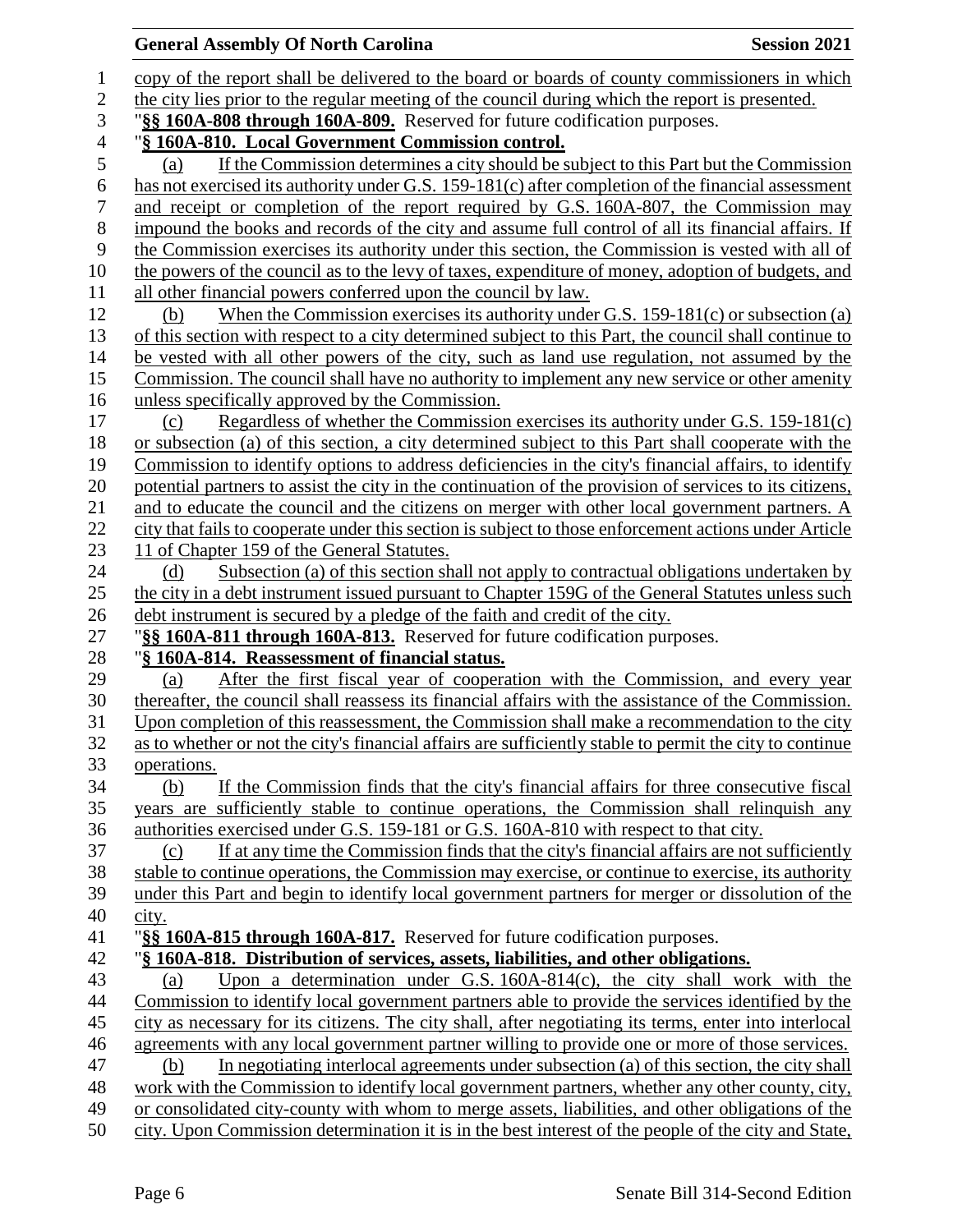|                  |                                     | <b>General Assembly Of North Carolina</b><br><b>Session 2021</b>                                                                         |
|------------------|-------------------------------------|------------------------------------------------------------------------------------------------------------------------------------------|
| 1                |                                     | the Commission may adopt a resolution to transfer the assets, liabilities, and other obligations to                                      |
| $\sqrt{2}$       |                                     | the local government partner and dissolve the city.                                                                                      |
| 3                | (c)                                 | Upon the adoption of a resolution under subsection (b) of this section by the                                                            |
| $\overline{4}$   |                                     | Commission, the effective date for transfer and dissolution shall be fixed in the resolution as the                                      |
| $\mathfrak s$    |                                     | first June 30 that is at least six months following the adoption of the resolution.                                                      |
| $\boldsymbol{6}$ |                                     | "§ 160A-819. Reserved for future codification purposes.                                                                                  |
| $\overline{7}$   |                                     | "§ 160A-820. Effect of merger or dissolution.                                                                                            |
| $8\,$            | (a)                                 | Upon adoption of the resolution of transfer and dissolution by the Commission under                                                      |
| 9                |                                     | G.S. 160A-818, all of the following shall apply on the effective date set forth in the resolution:                                       |
| 10               | (1)                                 | All property, real, personal, and mixed, including accounts receivable,                                                                  |
| 11               |                                     | belonging to the dissolving city shall be transferred, disposed of, or otherwise                                                         |
| 12               |                                     | accounted for as provided in the resolution of transfer and dissolution.                                                                 |
| 13               | (2)                                 | All judgments, liens, rights of liens, and causes of action of any nature in favor                                                       |
| 14               |                                     | of the dissolving city shall vest in and remain and inure to the benefit of the                                                          |
| 15               |                                     | local government partner as provided in the resolution of dissolution.                                                                   |
| 16               | (3)                                 | All taxes, assessments, sewer charges, and any other debts, charges, or fees                                                             |
| 17               |                                     | owing to the dissolving city shall be owed to and collected as provided in the                                                           |
| 18               |                                     | resolution of transfer and dissolution.                                                                                                  |
| 19               | $\left(4\right)$                    | All actions, suits, and proceedings pending against, or having been instituted                                                           |
| 20               |                                     | by the dissolving city shall not be abated by merger, but all such actions, suits,                                                       |
| 21               |                                     | and proceedings may be continued and completed in the manner stated in the                                                               |
| 22               |                                     | resolution of transfer and dissolution if that resolution states which local                                                             |
| 23               |                                     | government partner shall be a party to all such actions, suits, and proceedings                                                          |
| 24               |                                     | in the place and stead of the dissolving city. No new process is required to be                                                          |
| 25               |                                     | served in any such action, suit, or proceeding.                                                                                          |
| 26               | (5)                                 | All obligations of the dissolving city, including outstanding indebtedness,                                                              |
| 27               |                                     | shall be assumed as provided in the resolution of transfer and dissolution, and                                                          |
| 28               |                                     | all such obligations and outstanding indebtedness shall constitute obligations                                                           |
| 29               |                                     | and indebtedness as provided in the resolution of transfer and dissolution.                                                              |
| 30               | (6)                                 | All ordinances, regulations, and policies of the dissolving city shall be void                                                           |
| 31               |                                     | on the effective date of the dissolution.                                                                                                |
| 32               | (7)                                 | The dissolving city shall be abolished and shall no longer be constituted a                                                              |
| 33               |                                     | public body or a body politic and corporate, except for purposes of carrying                                                             |
| 34               |                                     | into effect the provisions and intent of this section.                                                                                   |
| 35               | (b)                                 | The Commission is authorized to take the actions and execute the documents                                                               |
| 36               |                                     | necessary to effectuate the provisions and intent of this section.                                                                       |
| 37<br>38         | (c)                                 | As used in this section, "dissolving city" shall mean a city dissolved by resolution of<br>transfer and dissolution under G.S. 160A-818. |
| 39               |                                     | "§§ 160A-821 through 160A-822. Reserved for future codification purposes.                                                                |
| 40               |                                     | "§ 160A-823. Action by the General Assembly.                                                                                             |
| 41               |                                     | A resolution of dissolution by the Commission under G.S. 160A-818 remains in effect unless                                               |
| 42               |                                     | it is specifically disapproved by the General Assembly in a bill enacted into law on or before the                                       |
| 43               |                                     | effective date of the resolution. A resolution of dissolution that is specifically disapproved in                                        |
| 44               |                                     | accordance with this section is repealed as of the date specified in the act.                                                            |
| 45               |                                     | "§ 160A-824. Reserved for future codification purposes.                                                                                  |
| 46               |                                     | "Part 3. Transition Initiated by City.                                                                                                   |
| 47               |                                     | "§ 160A-825. Initiation of voluntary dissolution.                                                                                        |
| 48               |                                     | Any city may initiate administrative dissolution in accordance with this Part by adoption of                                             |
| 49               |                                     | a resolution of intent. Such resolution of intent shall be adopted at a regular meeting of the city.                                     |
| 50               |                                     | A copy of the adopted resolution of intent shall be delivered to the Commission and the county                                           |
| 51               | or counties in which the city lies. |                                                                                                                                          |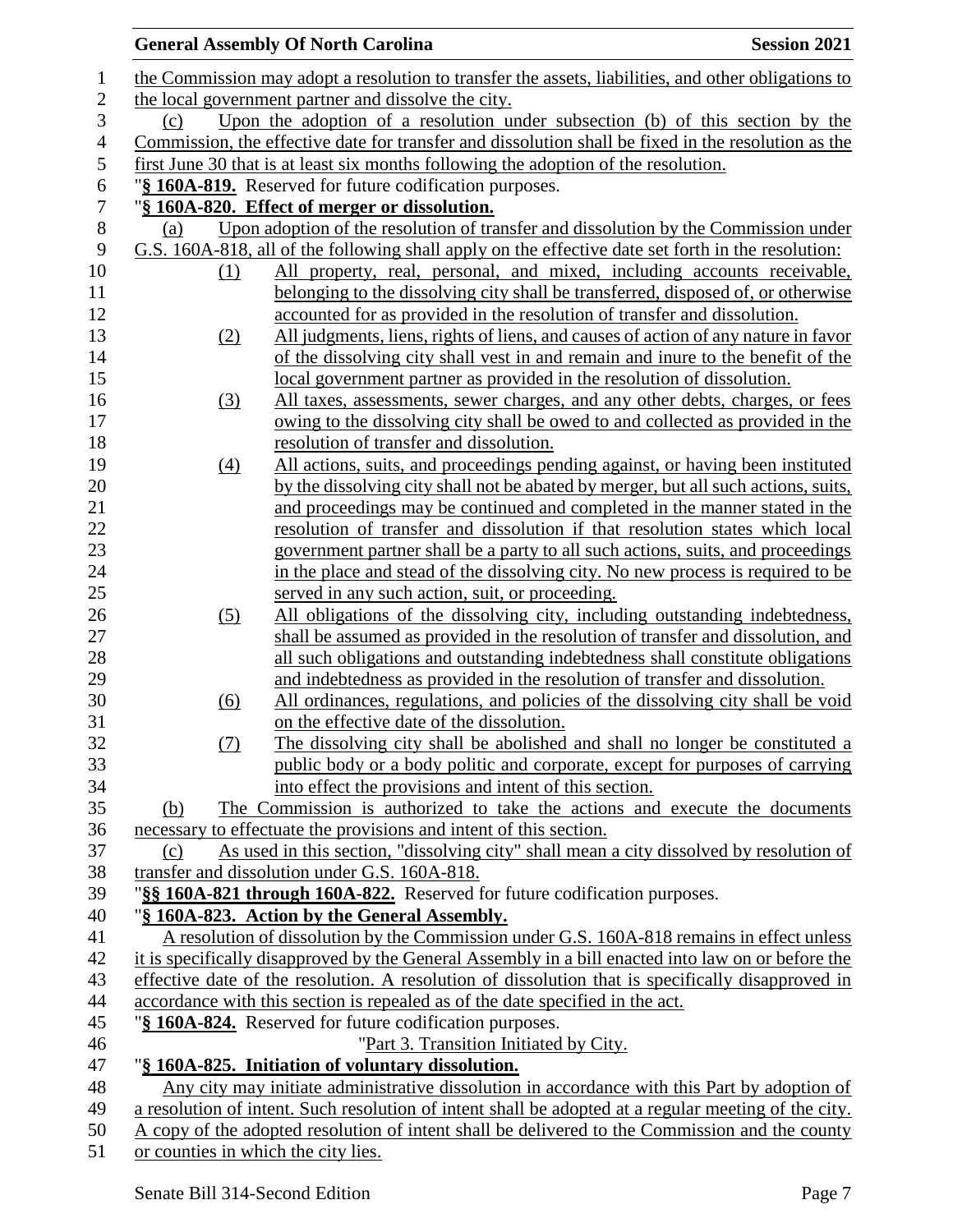|                          |                   | <b>General Assembly Of North Carolina</b>                                                                                                                                                 | <b>Session 2021</b>                                                                                    |
|--------------------------|-------------------|-------------------------------------------------------------------------------------------------------------------------------------------------------------------------------------------|--------------------------------------------------------------------------------------------------------|
| $\mathbf{1}$             |                   | "§ 160A-826. Reserved for future codification purposes.                                                                                                                                   |                                                                                                        |
| $\sqrt{2}$               |                   | "§ 160A-827. Impact statement.                                                                                                                                                            |                                                                                                        |
| 3                        | (a)               |                                                                                                                                                                                           | Within 90 days of the adoption of a resolution of intent to dissolve, the council shall                |
| $\overline{\mathcal{A}}$ |                   |                                                                                                                                                                                           | release an impact statement to educate the city residents of the potential ramifications of            |
| 5                        |                   |                                                                                                                                                                                           | dissolution. The impact statement shall be filed in the office of the city clerk where it shall remain |
| 6                        |                   |                                                                                                                                                                                           | available for public inspection. The clerk shall make a copy of the impact statement available to      |
| 7                        |                   |                                                                                                                                                                                           | all news media in the county or counties in which the city lies. The clerk shall also publish a        |
| $8\,$                    |                   |                                                                                                                                                                                           | statement that the impact statement has been prepared and is available for public inspection in        |
| 9                        |                   |                                                                                                                                                                                           | the office of the clerk. The published statement shall also give notice of the time and place of the   |
| 10                       |                   | public hearing required by G.S. 160A-829.                                                                                                                                                 |                                                                                                        |
| 11                       | <u>(b)</u>        | The impact statement shall include at least all of the following:                                                                                                                         |                                                                                                        |
| 12                       | (1)               |                                                                                                                                                                                           | For each of the services below provided by that city, the costs of those services                      |
| 13                       |                   |                                                                                                                                                                                           | over the two most recent fiscal years, any revenues resulting from those                               |
| 14                       |                   |                                                                                                                                                                                           | services over the two most recent fiscal years, how long each service has been                         |
| 15                       |                   | provided, and any other relevant information:                                                                                                                                             |                                                                                                        |
|                          |                   |                                                                                                                                                                                           | Any public enterprise, whether owned, operated, or contracted by the                                   |
| 16<br>17                 |                   | <u>a.</u>                                                                                                                                                                                 |                                                                                                        |
| 18                       |                   | city.                                                                                                                                                                                     |                                                                                                        |
| 19                       |                   | Fire protection.<br><u>b.</u>                                                                                                                                                             |                                                                                                        |
| 20                       |                   | Law enforcement.<br>Building inspection.                                                                                                                                                  |                                                                                                        |
| 21                       |                   | Streets, lighting, and sidewalks.                                                                                                                                                         |                                                                                                        |
| 22                       |                   | Land use regulation.                                                                                                                                                                      |                                                                                                        |
| 23                       |                   |                                                                                                                                                                                           | Buildings, facilities, and property owned or leased by the city.                                       |
| 24                       |                   | Parks and recreation.                                                                                                                                                                     |                                                                                                        |
| 25                       |                   | $\underline{c}$ .<br>$\underline{d}$ .<br>$\underline{e}$ .<br>$\underline{f}$ .<br>$\underline{e}$ .<br>$\underline{h}$ .<br>$\underline{h}$ .<br>$\underline{i}$ .<br>$\underline{i}$ . |                                                                                                        |
| 26                       |                   | Public libraries.<br>Animal control.                                                                                                                                                      |                                                                                                        |
| 27                       |                   | k.                                                                                                                                                                                        |                                                                                                        |
| 28                       |                   | Any other amenities provided by the city.<br>Information for the two most recent fiscal years on the following:                                                                           |                                                                                                        |
| 29                       | (2)               | The revenues of the city.                                                                                                                                                                 |                                                                                                        |
| 30                       |                   | <u>a.</u>                                                                                                                                                                                 | With respect to real property owned by the city, the amounts of any                                    |
| 31                       |                   | <u>b.</u><br>outstanding debt associated with that real property.                                                                                                                         |                                                                                                        |
| 32                       |                   | The contractual obligations of the city.                                                                                                                                                  |                                                                                                        |
| 33                       |                   | $rac{c}{d}$<br>The outstanding debts of the city.                                                                                                                                         |                                                                                                        |
| 34                       |                   | Any public enterprise accounts.                                                                                                                                                           |                                                                                                        |
| 35                       |                   | $\frac{e}{f}$ .<br>Ending fund balance.                                                                                                                                                   |                                                                                                        |
|                          |                   |                                                                                                                                                                                           | The future revenue forecast of the city for at least the next two fiscal years.                        |
| 36<br>37                 | <u>(3)</u><br>(4) | Any ongoing litigation in which the city is a defendant.                                                                                                                                  |                                                                                                        |
| 38                       | (c)               |                                                                                                                                                                                           | Upon adoption of the resolution of intent to dissolve, the impact statement and the                    |
| 39                       |                   |                                                                                                                                                                                           | resolution of intent to dissolve shall be posted on the city's website, if any, in a conspicuous       |
| 40                       | placement.        |                                                                                                                                                                                           |                                                                                                        |
| 41                       |                   | "§ 160A-828. Reserved for future codification purposes.                                                                                                                                   |                                                                                                        |
| 42                       |                   | "§ 160A-829. Public hearings on proposed dissolution.                                                                                                                                     |                                                                                                        |
| 43                       | (a)               |                                                                                                                                                                                           | The council shall conduct at least two public hearings, at regular council meetings,                   |
| 44                       |                   |                                                                                                                                                                                           | on the matter of the proposed dissolution of the city. The first public hearing shall be no less than  |
| 45                       |                   |                                                                                                                                                                                           | 45 days after the filing of the impact statement with the city clerk and no more than 90 days after    |
| 46                       |                   | the filing of the impact statement with the city clerk.                                                                                                                                   |                                                                                                        |
| 47                       | (b)               |                                                                                                                                                                                           | The second public hearing shall be no less than 45 days after the first public hearing                 |
| 48                       |                   | and no more than 180 days after the first public hearing.                                                                                                                                 |                                                                                                        |
| 49                       | (c)               |                                                                                                                                                                                           | The council may conduct additional public informational meetings or public hearings                    |
| 50                       |                   | about the proposed dissolution at any time.                                                                                                                                               |                                                                                                        |
|                          |                   |                                                                                                                                                                                           |                                                                                                        |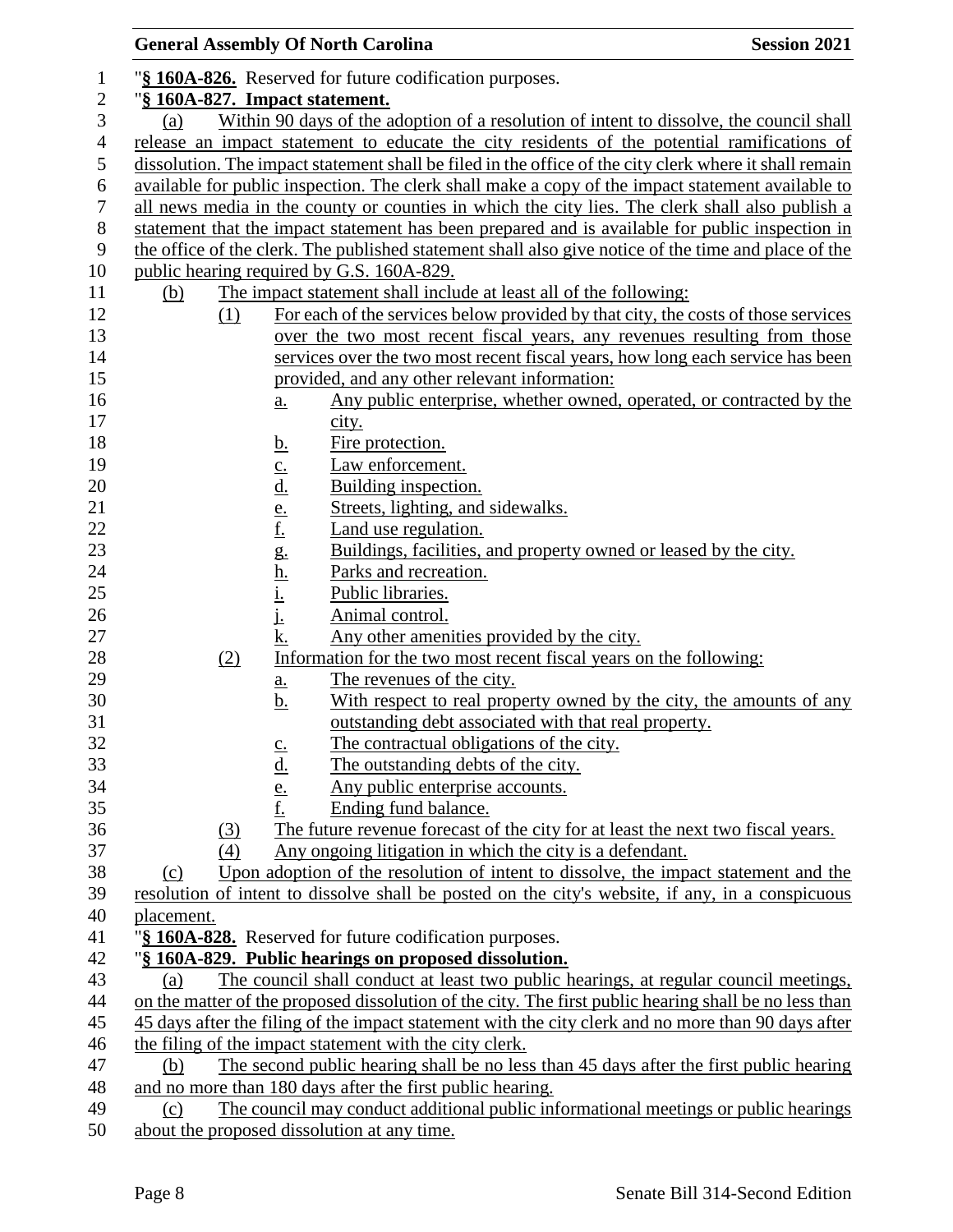| <b>General Assembly Of North Carolina</b>                                                                                                        | <b>Session 2021</b> |
|--------------------------------------------------------------------------------------------------------------------------------------------------|---------------------|
| Notice of the two required public hearings under this section shall be published at<br>(d)                                                       |                     |
| least once per week for two consecutive weeks, with each publication being on the same day of                                                    |                     |
| the week, in a newspaper of general circulation. The date of the last publication shall not be more                                              |                     |
| than 10 days before the date fixed for the hearing. The notice shall also include information on                                                 |                     |
| how to obtain or inspect a copy of the impact statement prepared in accordance with                                                              |                     |
| G.S. 160A-827.                                                                                                                                   |                     |
| "§ 160A-830. Reserved for future codification purposes.                                                                                          |                     |
| "§ 160A-831. Plan of action; Local Government Commission approval.                                                                               |                     |
| Prior to adopting a resolution to dissolve under G.S. 160A-833, the council must<br>(a)                                                          |                     |
| develop a plan of action to distribute all assets and liabilities of the city, and that plan must be                                             |                     |
| approved by the Commission. However, the council may, at a regular meeting separate and apart                                                    |                     |
| from any public hearings required to be conducted by G.S. 160A-829, adopt a resolution to                                                        |                     |
| request the assistance of the Commission to develop the plan of action.                                                                          |                     |
| The council shall assist the Commission with any information, cooperation,<br>(b)                                                                |                     |
| coordination, or other action needed by the Commission in assessing and considering the plan of                                                  |                     |
| action. The Commission may modify the plan of action prior to approval.                                                                          |                     |
| Upon notification from the Commission that the Commission has approved the plan<br>(c)                                                           |                     |
| of action, the approved plan of action shall be presented at a regular meeting of the council.                                                   |                     |
| "§ 160A-832. Reserved for future codification purposes.                                                                                          |                     |
| "§ 160A-833. Resolution to dissolve; public hearing.                                                                                             |                     |
| After the plan of action has been presented as required under G.S. 160A-831, the<br>(a)                                                          |                     |
| council shall conduct a public hearing on whether to adopt a resolution to dissolve the city in                                                  |                     |
| accordance with the plan of action. Notice of the public hearing shall be published at least once                                                |                     |
| per week for two consecutive weeks, with each publication being on the same day of the week,                                                     |                     |
| in a newspaper of general circulation. The date of the last publication shall not be more than 10<br>days before the date fixed for the hearing. |                     |
| At a regular meeting of the council separate and apart from the date of the public<br>(b)                                                        |                     |
| hearing required by this section, the council may adopt a resolution to dissolve the city.                                                       |                     |
| "§ 160A-834. Reserved for future codification purposes.                                                                                          |                     |
| "§ 160A-835. Citizen petition for referendum on dissolution.                                                                                     |                     |
| The people may initiate a referendum on the resolution to dissolve the city by<br>(a)                                                            |                     |
| submitting a petition bearing the signatures and resident addresses of a number of qualified voters                                              |                     |
| of the city equal to at least twenty-five percent $(25%)$ of the whole number of voters who are                                                  |                     |
| registered to vote in city elections according to the most recent figures certified by the State                                                 |                     |
| Board of Elections. This petition must be submitted to the city clerk no later than 45 days after                                                |                     |
| adoption of the resolution to dissolve the city. Upon receipt of a valid initiative petition, the                                                |                     |
| council shall cease any action in furtherance of implementing the plan of action, call a special                                                 |                     |
| election on the question of dissolving the city, and shall give public notice in accordance with                                                 |                     |
| G.S. 163-287. The date of the special election shall be fixed on a date permitted by G.S. 163-287.                                               |                     |
| A referendum to dissolve the city shall be printed on the ballot in substantially the<br>(b)                                                     |                     |
| following form:                                                                                                                                  |                     |
| "Shall (name of city) be dissolved?                                                                                                              |                     |
| <b>YES</b><br>$\left( \right)$                                                                                                                   |                     |
| $\left( \right)$<br>NO"                                                                                                                          |                     |
| If a majority of the votes cast on the ballot question shall be in the affirmative, the<br>(c)                                                   |                     |
| resolution to dissolve shall be sustained and put into effect as provided in this Part. If a majority                                            |                     |
| of the votes cast shall be against the ballot question, the resolution to dissolve shall be void and                                             |                     |
| of no effect.                                                                                                                                    |                     |
| "§ 160A-836. Reserved for future codification purposes.                                                                                          |                     |
| "§ 160A-837. Dissolution.                                                                                                                        |                     |